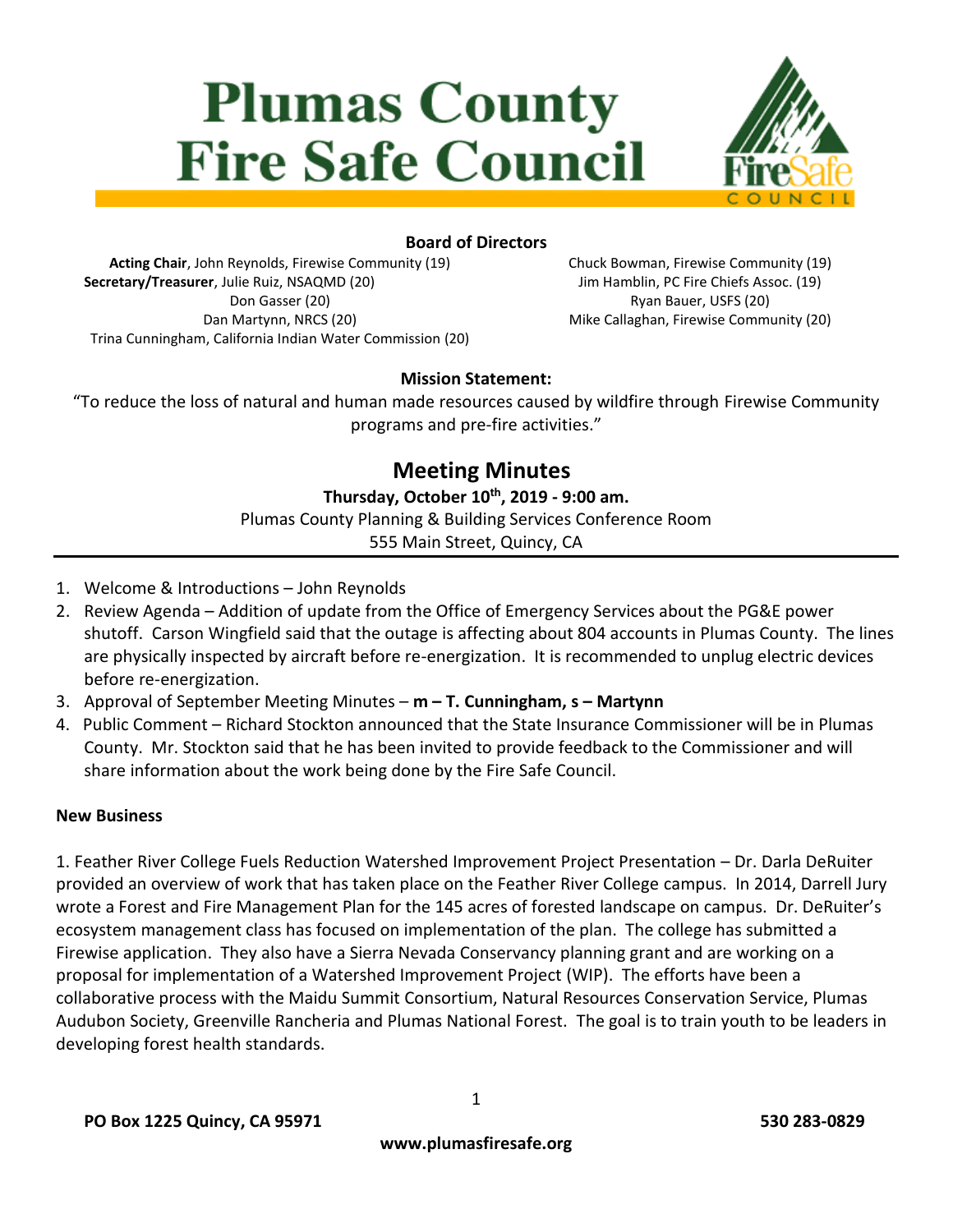Elizabeth Ramsey introduce the WIP project by describing the Anthropocene. She gave a broad overview of historic and current forest conditions focusing on campus vegetation that has accumulated since the 1946 fire. The WIP project is designed to: create infrastructure (trails, hose and tool caches), thing, chip, pile burn, and underburn. College classes participated in the CEQA survey process and are anticipated to contribute to trail construction. The result will be a landscape managed for black oak, with permanent recreation trails used as fireline to maintain forest values with the use of fire.

John Sheehan pointed out that the campus' water tanks could be linked to Quincy's to provide opportunity to equalize pressure among tanks for firefighting. He said that it would be a very costly endeavor.

Trina Cunningham said that in her work with the IRWM, mountain town communities have prioritized water tanks. She said that with a regional effort more funding may become available.

Claude Sanders noted that the campus shares a northern border with the Forest Service. Darrell Jury said that the Mt. Hough Ranger District has explored seeking grant funds to do work around campus.

Gary Parque pointed out that many resources for underburning were available on campus when Mike Yost had an active burn program. He suggested that changing priorities lead to the disappearance of those resources.

Kevin Danaher suggested that trails constructed on slopes should be designed as swales to keep water on site.

2. SNC Grant Proposal Resolution – John Reynolds presented resolution 2019-01 to apply to the Sierra Nevada Conservancy for the Lakes Basin Forest Health Phase II project. **m – Martynn, s – Bowman Ayes: Reynolds, Martynn, Cunningham, Callaghan, Bowman Noes: none**

**Absent: Ruiz, Hamblin, Bauer, Gasser**

# **Old Business**

1. Mapping Update – SIG and 34 North will be presenting the updated map and potential platform to the Plumas County Board of Supervisors Tuesday, Oct 15<sup>th</sup>.

# **Updates**

### 1. Standing Reports and Discussion

- **Plumas County Office of Emergency Services (OES):** Sue McCourt said that this week is National Fire Prevention Week. The focus this year is on having an escape plan. Mrs. McCourt noted that the newspaper published a list of businesses with generators. She suggested keeping this information in your vehicle so you know where gas is available. She also suggested testing your ability to open your garage door manually and parking cars outside during planned power outages or red flag warning days. Mrs. McCourt said that Plumas County now has 17 Firewise communities. The most recent is River Valley. There are plans to do an assessment next spring for a Nelson Point Firewise on La Porte Road.
- **CAL FIRE:** Chief Christopherson said that despite the burn restriction lifting, there is still fire threat. He announced that CAL FIRE grant opportunities are open and said that we can expect future grants as a result of recent bills signed by the Governor.
- **USFS Hazardous Fuels Reduction:** Will Brendecke is the new Forest Silvaculturist. He provided an updated about the Walker Fire saying that generally it burned hot – about 50% was stand replacing fire. About 1,000 acres burned on private lands. Mr. Brendecke is evaluating the opportunity for salvage, which needs to be complete within the year. \$750,000 of BAER (Burned Area Emergency Response) money is available to mitigate the damage. An evaluation has been done and has identified

### **PO Box 1225 Quincy, CA 95971 530 283-0829**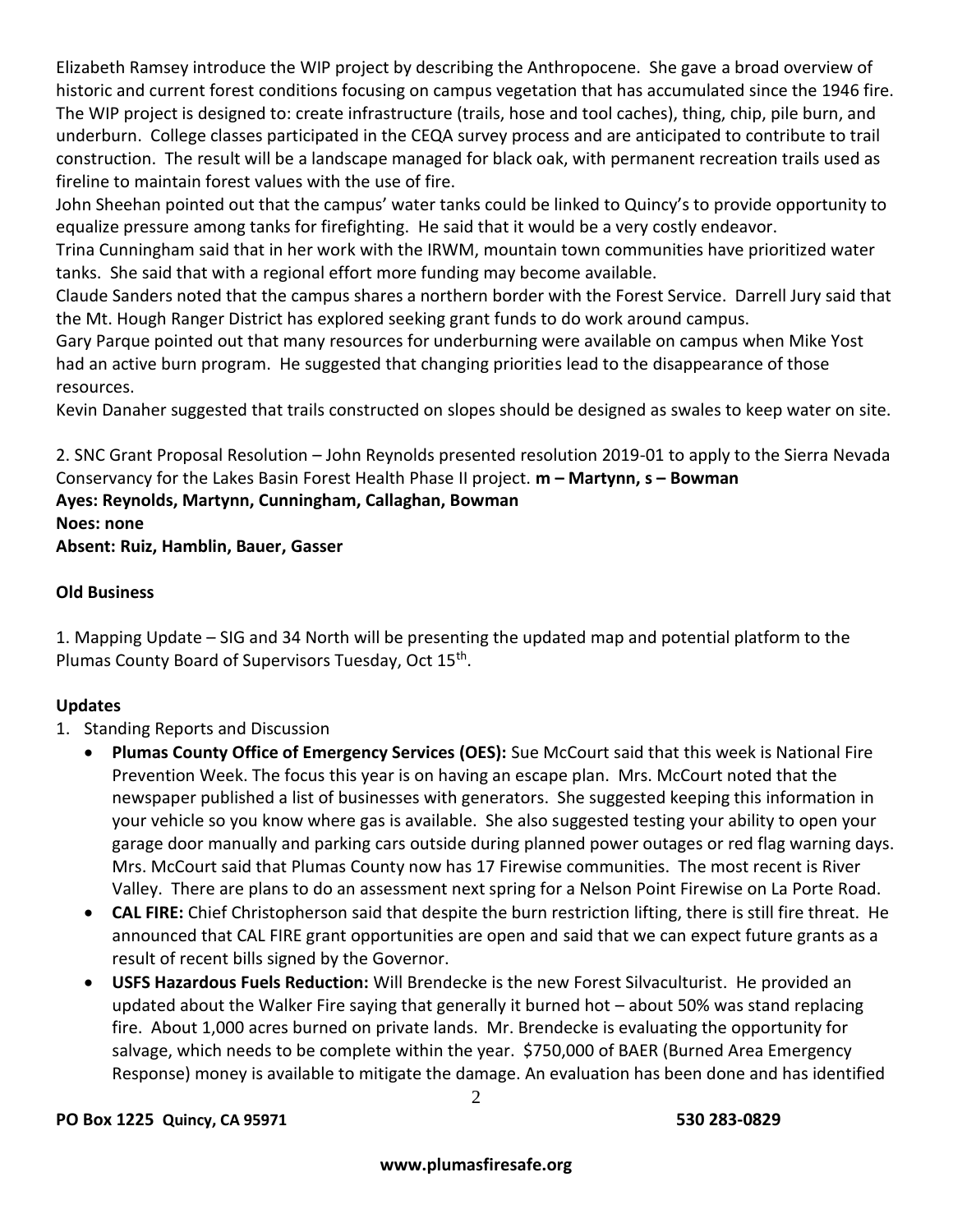the need for signs and culvert size increases. Mr. Brendecke is working on a proposal with the Pacific Northwest Research station and a group out of Salt Lake City to use drones to do rapid assessment mapping of fire effects on vegetation. Improvements to RAVAGE maps from satellite images will have academic and management implications.

- **Natural Resource Conservation Service:** Dan Martynn has done outreach in the Mohawk Chapman road area adjacent to the Forest Service's Haskell project. He has interest from 5-6 landowners.
- **Northern Sierra Air Quality Management District:** Melissa Klundby said that although CAL FIRE has lifted the burn ban, there is still no burning in Quincy or Portola. She said that large residential burns may require a pollution permit. She is doing outreach in Portola about storage of wood and burning of dry wood. There is curbside green waste disposal available in Portola through Intermountain Disposal.
- **Industry Representatives:** Will Brendecke asked who provides the fire risk map used by insurers and how it is updated. Chief Christopherson said it is a CAL FIRE map that shows risk for regions of the state based on fuel continuities. It was generated as a broad spectrum map for the state to make determinations about staffing and resources. He said that small areas where work has been done aren't reflected on this map. Chief Christopherson said that Cal Mapper is the program used to show grant work that is accomplished. He suggested that insurance companies could be using that information but it is up to them what information they access.

John Sheehan said that when the Fire Safe Council first initiated the Senior/Disabled Defensible Space Assistance program, the Council attempted to engage insurance companies in supporting the program. Mr. Sheehan asked if the current circumstances in the state have changed the thinking of the industry. Richard Stockton said that companies are exiting the market, not looking at how to be proactive. He said that premiums are going to go up and that if the state Insurance Commissioner legislates more regulation, it will reduce the number of companies in the state. Mr. Stockton said that State Farm hasn't dropped anyone in California. He encouraged Firewise communities to continue to demonstrate good initiatives.

Judy Clot said that in Gold Mountain she has been mapping individual homeowners' work. The Firewise community has provided letters that have assisted homeowners in getting approval from certain insurance companies. She said that in her experience insurance companies don't have the resources to interpret the available information.

- **Tribal Representatives:** Trina Cunningham reported that she is continuing with cross cultural and tribal consultation process training with Region 5 Forest Service. She announced that the Humbug Valley transaction has been completed and that it is a land transfer event that is unprecedented. She has been working with the IC team on the Walker Fire. She reported that there was dozer line damage to cultural sites in the suppression efforts. Greenville Rancheria is rehabbing the areas with hand crews. Some ceremonial areas were completely burned. There is a tribal interest in the benefits of smoke. She said that in the process of managing fire with fire, air quality is a significant hindrance.
- **UC Cooperative Extension:** not present
- **Feather River Stewardship Coalition:** Hannah Hepner reported that she is working on a grant application for the Lakes Basin Forest Health Phase II project. The Wildlife Forest Treatment field tour in September was successful.
- **Plumas Underburn Cooperative:** Matt West said that the group is identifying potential burn sites. The UC Cooperative Extension's Prescribed Fire on Private Lands workshop is coming up. There will be a PUC meeting at noon at the Fire Safe Council office.
- **Firewise Communities:**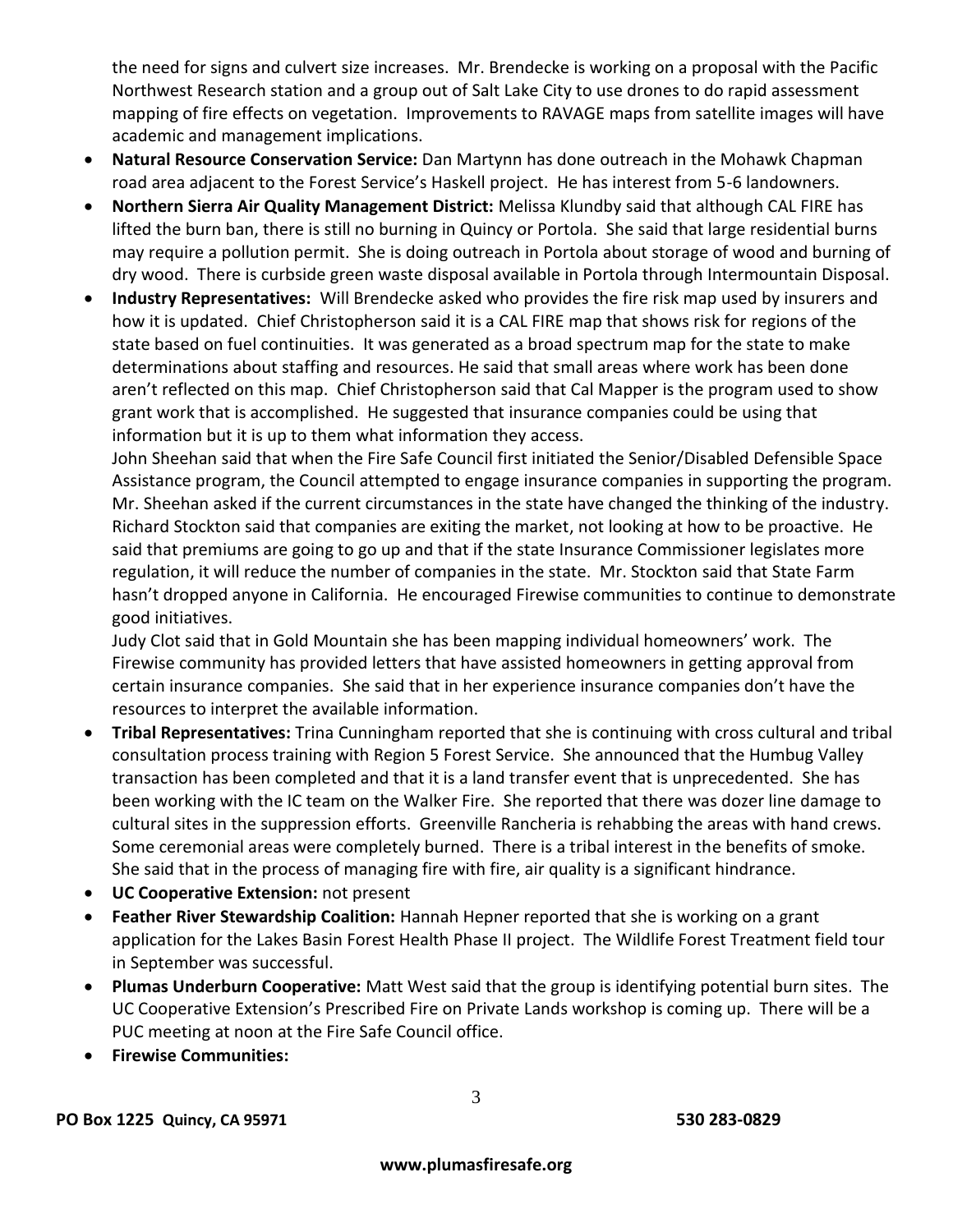**Graeagle** – Chuck Bowman said that the insurance workshop was well attended and full of questions from homeowners. He said that some people have used the Home Ignition Zone consultations to help get insurance. He has been working with underwriters at the Hartford to illustrate the work that Firewise does.

**Gold Mountain** – Kathy Kogge said that the Firewise committee has had great leadership and that the community is very aware of what needs to be done. The committee is focusing on making each person self-sufficient with apps and websites to make them aware of conditions. The community held a personal evacuation day in which residents were given a half an hour window to move everything they'd want to move in an evacuation. They will be holding a second one. Judy Clot reported that chipping went great and that over 27 parcels were treated. She gave perspective on how the PG&E power shutoffs can affect communities and suggested having a way to charge electronic items. **Grizzly Ranch** – John Reynolds said that chipping is taking place this week. The community has been recertified for Firewise.

**Sloat/Cromberg/Camp Layman** – Mike McCourt said that the community took advantage of the chipping program. The committee has recruited a new member. The community reported more hours than needed for recertification. The Forest Service has been preparing to burn units north of Cromberg and Sloat.

Portola – Phil Oels said that Firewise recertification is complete. There is now a weed abatement ordinance in affect. Dave Rudolph reported that work has been done at West End Park and around Memorial Hall to demonstrate fire safe standards.

**Chester** – Karen Lichti said that they are in the process of recertifying.

**Old Highway** – Sally McGowan has been working with neighbors to thin and prune vegetation on two acres behind homes. They have created several piles. She is hoping to have the area prepped for an underburn this fall. Chris Coen has the names of six insurance companies that are providing policies in the area.

**Not present/no update:** Almanor Pines, Mohawk Vista, Lake Almanor West, Plumas Eureka, Johnsville, Greenhorn Creek, Portola, Taylorsville, Smith Creek Ranch, Lake Almanor Country Club, Galeppi Ranch, Hamilton Branch/East Shore/Seneca, River Valley View

**Potential Communities:** Paxton Lodge, Feather River College, Genesee Woods, Meadow Valley, Clio

 **Tree Mortality Update:** Claude Sanders asked what work has been done in high mortality stands in the state and if fire has burned into any of them. Chief Christopherson said that there are areas around Bass Lake with 100% conifer mortality. Fire has gotten into those areas. Trees are falling which creates a lot of heat in the fires. There are blow downs in anything more than 15 mph winds. Work is being done to put fuel breaks around communities. Projects identified in the Governor's 45-day Report will be completed by the end of the year.

Mr. Sanders asked what is being done with large diameter material. Chief Christopherson said that the work is being contracted to operators with log trucks. Some of it is going to biomass, but there's a huge stockpile.

Dave Rudolph asked what can be done when trees show pitch tubes and frass. Mr. Brendecke said that pheromone bait traps are an option. The tree can be watered. But it might be too late once frass is apparent.

### 2. Status of Current Grants –

**Senior/Disabled Defensible Space**: Mike McCourt reported that the program ended in August. One hundred and twelve residences were treated. The Walker Fire burned close to two residences in Red Clover estates.